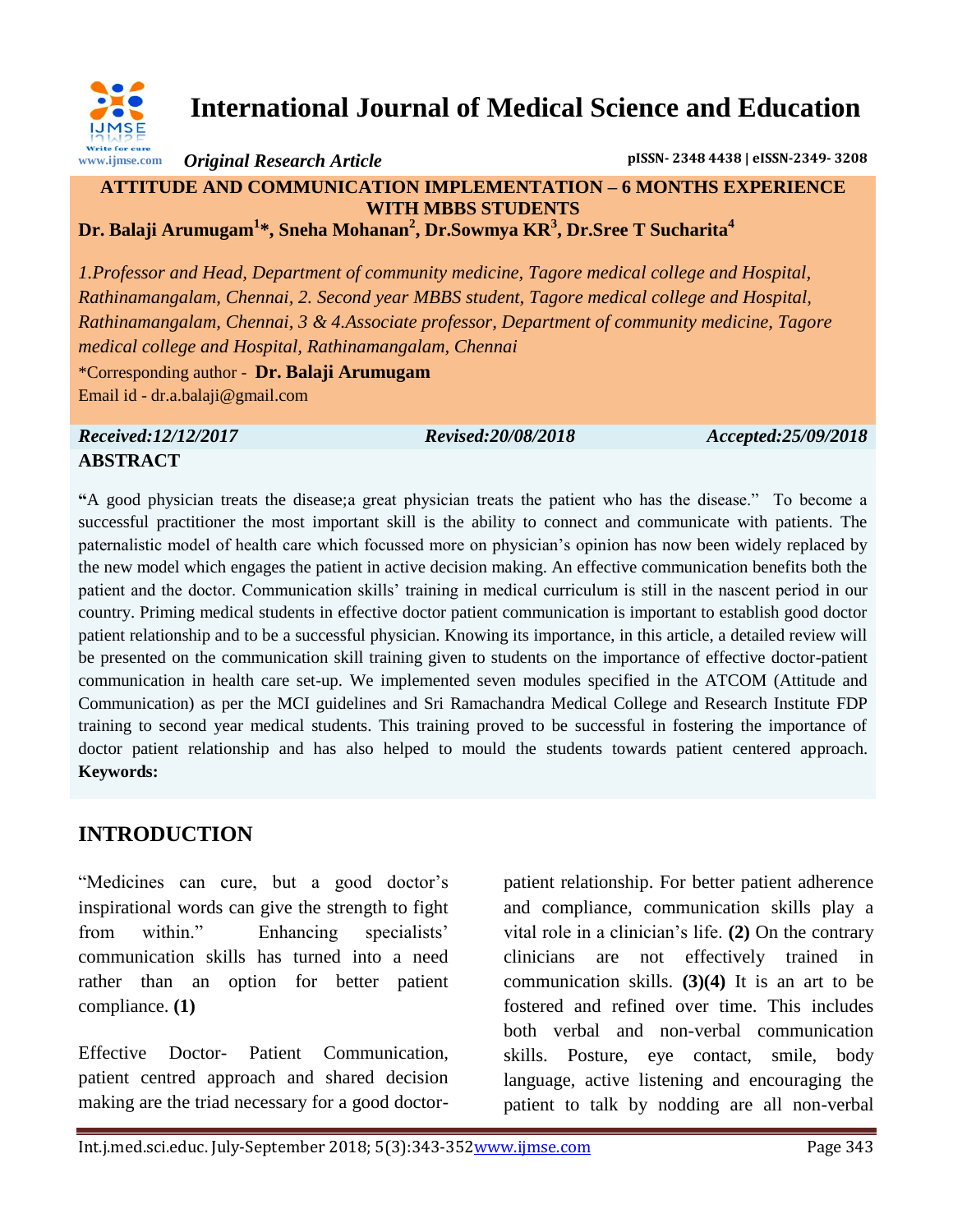communication skills. Verbal communication includes asking the patient to tell their problem without interruption and then asking further questions to arrive at a decision. **(5)**

The medical world previously driven by consumerism or doctor centred care now universally advocates patient centred care and shared decision making. **(6)** Hence medical students who are the future doctors may find it difficult to communicate and respond with empathy and intelligence to patients' situations if they aren"t trained for it. Although medical education has only lately underlined the importance of communication between doctor and patient, including communication skills in medical curriculum is still in its infancy in India. **(7)** Need for a good doctor-patient communication is becoming even more important with increased due to rise in shared decision making**. (8)**

History taking is important for making a correct diagnosis by the physician. This requires a good rapport with the patient. **(9)**Otherwise patients keep away from making inquiries, and winds up less included and settle on their own therapeutic choices. Most patients lack the technical knowledge to adequately judge the doctor so they rely upon the responsiveness, patience and communication skills of the doctor when asked to evaluate. **(10)**Effective communication benefits both the doctor and the patient. It helps to identify the patient"s expectation, perception and give the best treatment to them. . For doctors, good communication leads to satisfied patients. It also helps the doctors in terms of greater job satisfaction and less work-related stress **(11)** and with themselves more satisfied they may be better able to address a patient"s concern. This brings a win-win situation. **(12)** Hence to end low compliance with prescribed

medical interventions and increased hospital admissions effective doctor patient relationship plays a very important role.

Many research data supports the benefits and importance of effective communication and health outcomes for patients and healthcare teams. **(13-17)** The words of Hippocrates, "Cure sometimes, treat often and comfort always' holds good even now. Patients expect equal role in decision making and also doctor patient relationship has become an important area of interest for both medical researchers and administrators**. (18)** Therefore implementing communication skills into the medical school curricula is the need for the hour.

The medical council of India has prepared revised regulations on graduate medical education and curriculum by implementing attitude and communication module (ATCOM) in all medical schools across the country over the next two years. Based on which Department of community medicine, Tagore Medical College and hospital has incorporated ATCOM training for the undergraduates beginning with the second MBBS students. This initiative is a forerunner in implementing the competency based medical education program envisaged by the MCI.

#### Execution of ATCOM module:

The students were introduced into the basics of effective communication through an interactive lecture. The various types of communication, communication methods, barriers in effective communication and non verbal communications were dealt in detail.

Following the lecture, the students were divided into groups and were assigned different activities through which they were introduced the attitude and communication domains of learning.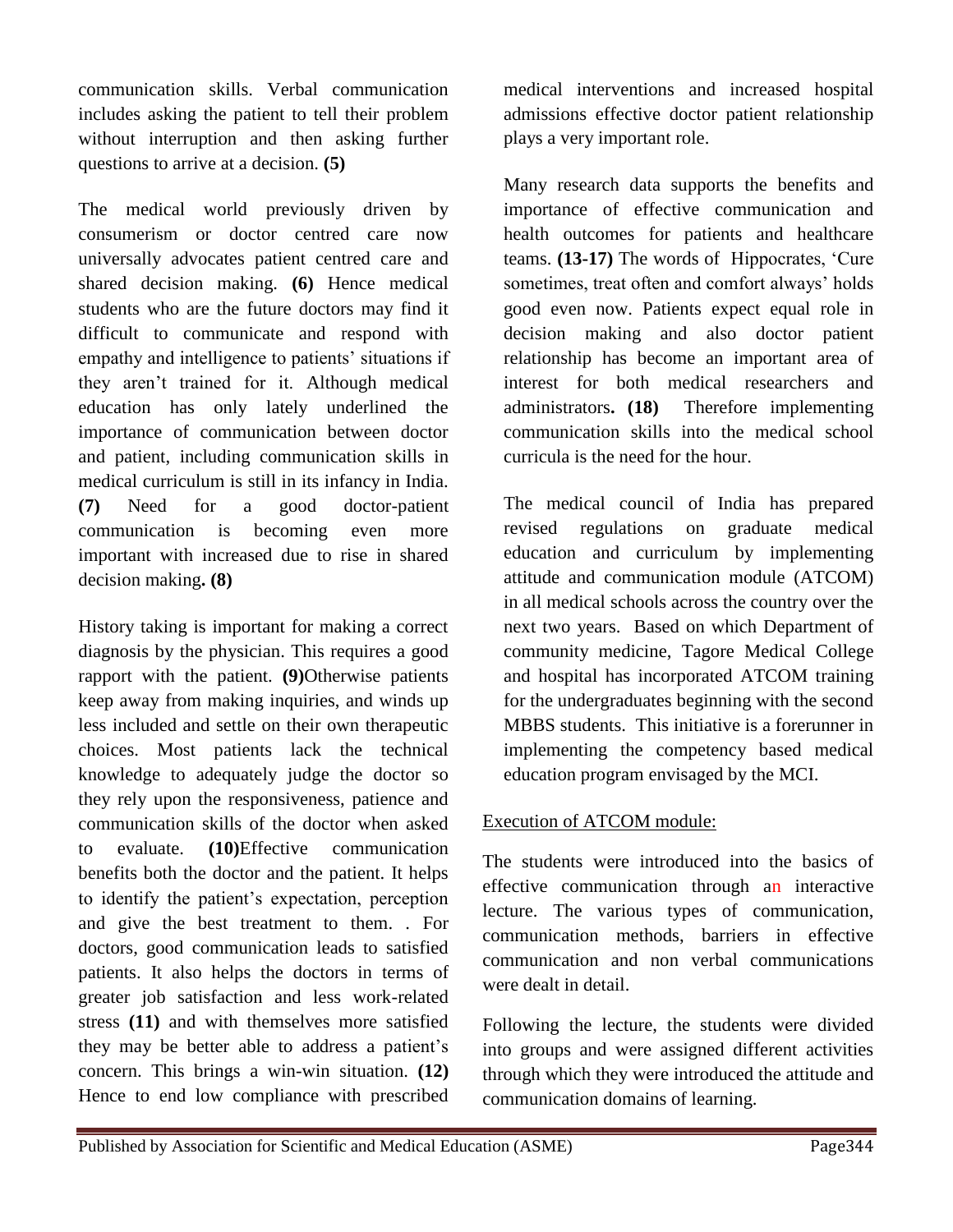We, the department of community medicine under the Head of Dr. A. Balaji MD Professor, had implemented the modules specified in the ATCOM (Attitude and Communication) as per the MCI

guidelines and Sri Ramachandra Medical College and Research Institute FDP training. The report and the experience of implementation of ATCOM module are herewith shared.



#### **Fig:1Hierarchy and sharing of the responsibilities to implement the ATCOM module**

#### Activity 1:

Role plays on 1.Ideal scenario of a doctor-patient communication in a health care setting and 2.NonIdeal scenario of a doctor-patient communication in a health care setting. The merits of having an effective communication with the patients were depicted through the role play.

**Figure 2: Role play. Figure 3: Virtual learning through videos.**



#### Activity 2:

Procure videos from internet on doctor-patient communication in a health care setting, which was followed by group discussion on the same.Videos on doctor-patient communication in various health care settings and from various geographical regions emphasizing the points on effective communication were played. This was followed by discussions on the same by the students who brought out important points on the various components of communication.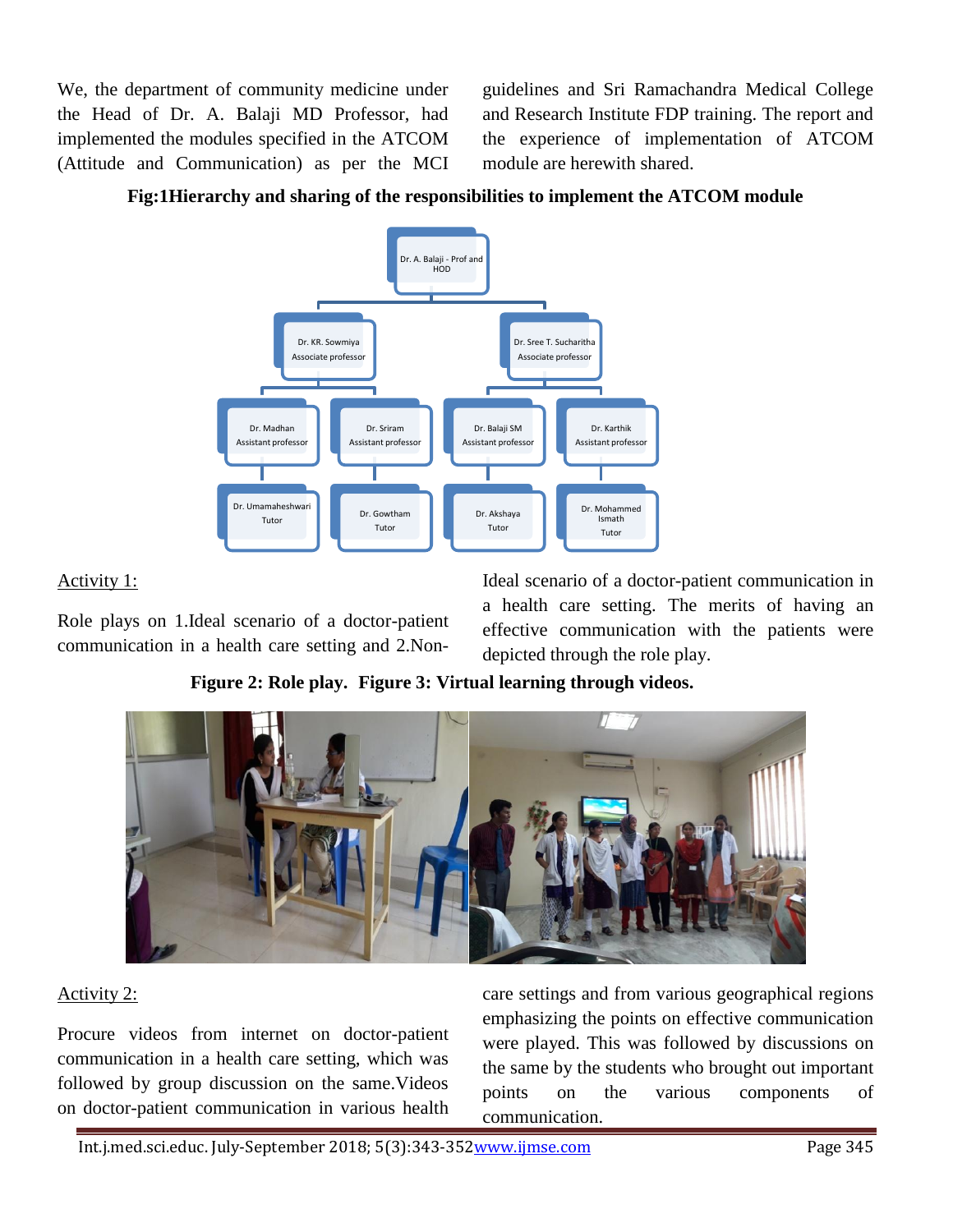**Figure 4: virtual learning through videos**



#### Activity 3:

Design a checklist, under the guidance of a faculty to assess doctor-patient communication in a health care setting.

The students designed a 10 points checklist (attached below). The students then made a direct

observation of interns communicating with the patient and assessed their communication using the checklist. Based on the assessment a constructive feedback was given to the interns which helped to mold their communication skills better.

| Checklist question                                                       | Yes | N <sub>o</sub> |
|--------------------------------------------------------------------------|-----|----------------|
| Does the doctor welcome the patient with smile?                          |     |                |
| Does the doctor listen to the patient issues?                            |     |                |
| Does the doctor give enough time to the patient?                         |     |                |
| Does the doctor establish eye contact and proper body gesture?           |     |                |
| Does the doctor ensure comfort and put the patient at ease?              |     |                |
| Does the doctor ensure the patients privacy?                             |     |                |
| Does the doctor explain clearly patient health problems?                 |     |                |
| Does the doctor use simple language in which the patient can understand? |     |                |
| Does the doctor explain clearly about the different treatment options?   |     |                |
| Does the doctor verify that the patient has understood the information?  |     |                |

#### **Table 1: Checklist for doctor patient relationship**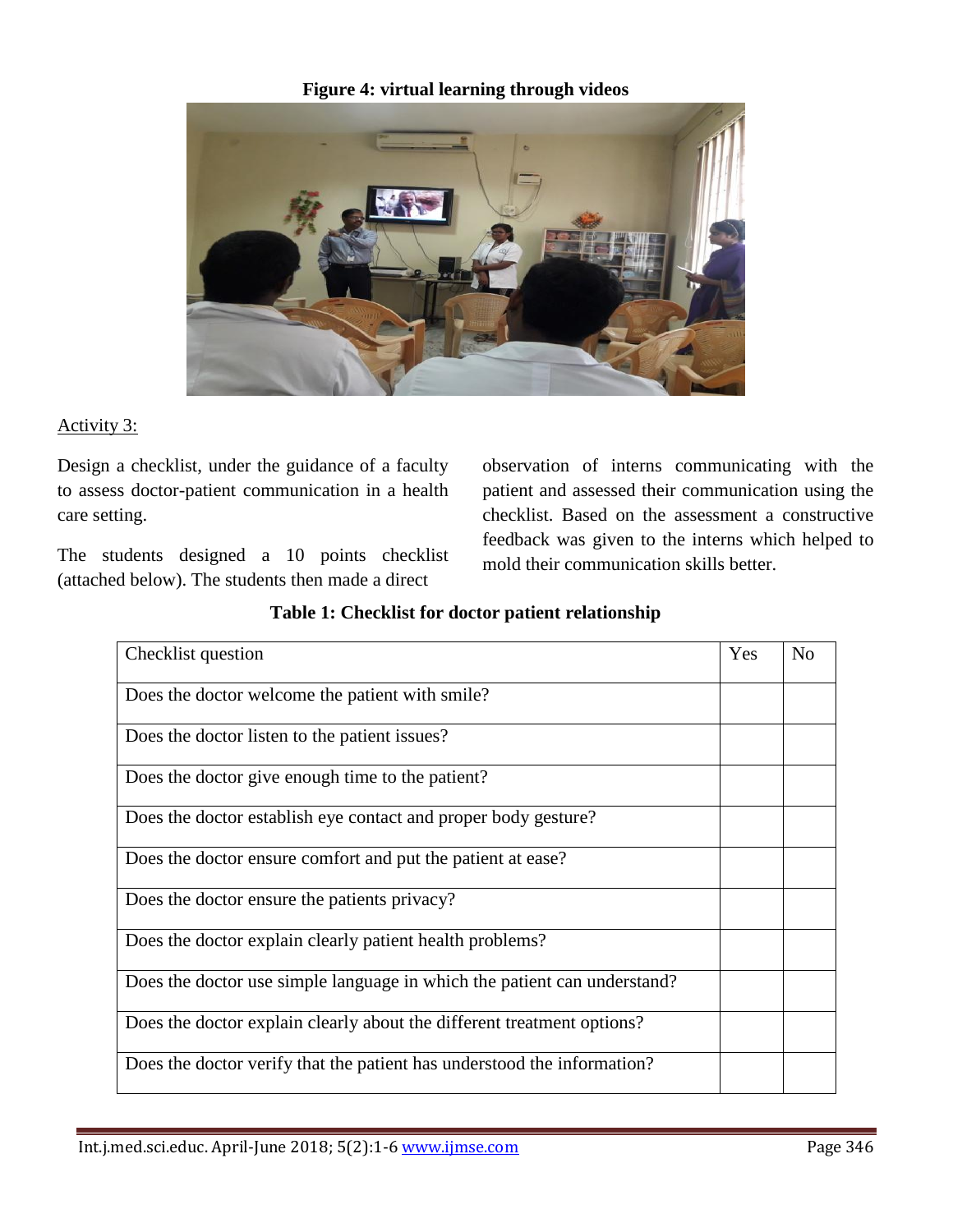#### Activity 4:

The students were assigned to write a reflective narrative on

- Why they chose to become a doctor,
- What do they think are the privileges and responsibilities of the profession?
- What do they expect from the society and what do they think society expects from them?

 What will they have to do and give up in order meeting their own and society"s expectation?

And Share the experience of a senior doctor about their professional role in the society and what it means to them.

Reflective writing by students

Some of the students were asked to reflect about the entire clinical posting and two of their reflections are presented here.

Herence in Let's you beat SKIN should be expected physician just , safety  $J$ ordor onal growing of programs in that I can truet; To Be honest make a difference Everyday discriminate unfairly a abust patients

Fig 5: Reflective writing.

My reflective experience with community medicine posting

This writing is totally based on Experience with my first Community Medicine posting from 12th October to 11th November. After passing first year Exams , I was excited entering into the second year and especially interested in clinical postings. On the first day of college, Me along with my thirteen other friends were posted in community medicine. Initially, we are upset by coming to know that we cannot go for clinicals. But at that time, I had no idea that my SPM Postings would be this much interesting as that of clinicals. At the first class, H.O.D. Sir, Dr.Balaji gave introduction about Community Medicine and he also informed us about the "Communication skill Programme" planned by the department since 3 months. At first hearing this, I was wondered ! It was totally new to me because I have never attended programmes like this before. Then, After seeing the schedule put up on the notice board, I came to know about the activities planned for students based on Doctor -Patient communication. On the very next day, we had a lecture on Communication skill by Professor Dr. Shree T. SucharitaMadam . From that lecture, we got a clear idea about the basic norms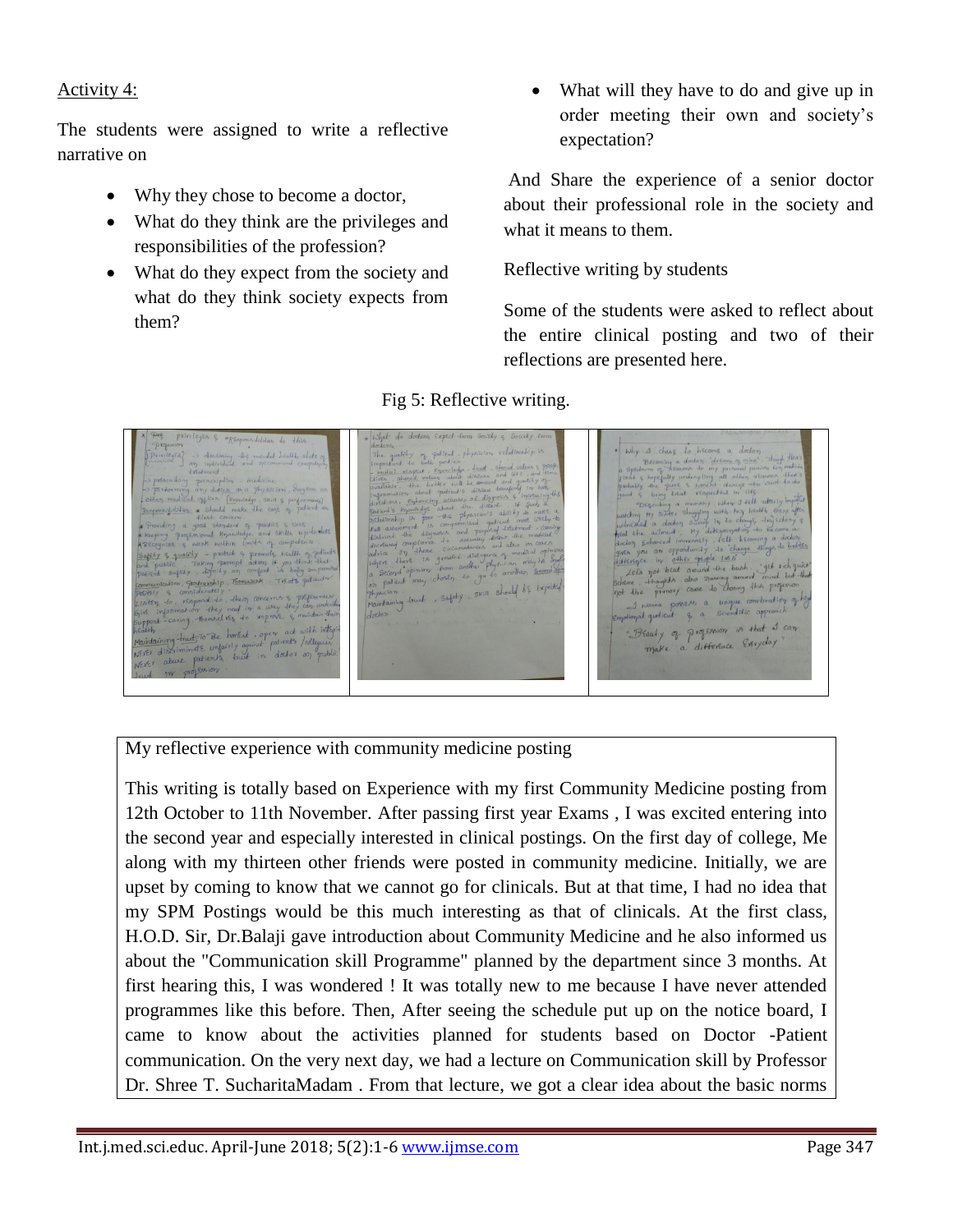and also the importance of Communication skill in personal life. After the Lecture, we had a discussion based on it, in which all faculties made us comfortable in communicating. Then, We, fourteen of them are divided into three groups and each group was allotted a task /activity. We are guided and helped by the faculty"s in-charge. The first activity was video presentation and explanation by the first group on 21 st October guided by Dr. Shree Madam. From that presentation, we learnt how an effective Doctor patient communication should be. Immediately after that, we had a good discussion in which the faculties gave us enough space to express our views. This gave us a good feel and we are encouraged to do many such activities. The second activity was Role play on Doctor - Patient communication, held on 24 th October guided by Dr.Madhankumar Sir and Dr.Sowmiya Madam. The Act highlighted the Do's and Dont's in Doctor - Patient communication. The ideal and non - ideal situations were clearly portrayed. The team got huge appreciation from the whole department. Even the students apart from those engaged in the activity was given chance to play a role during the discussion. This activity was fun-filled and really helpful. The third one was check list preparation. This was guided by Professor Dr.Sowmiya Madam. We were given enough time and checklist was re-corrected. After finalisation, we were taken to RHC, Kelambakkamfor observation. We just made ready of the checklist soon after the observation. On the next day, 27th October, we had an effective discussion on it. From this, we clearly understood on how we, the budding doctors, should evolve and communicate well to the patients during clinical practice. From the Entire posting, we are greatly benefited. Each and every tasks made us efficient in communication. I am really thankful for the entire department for their Innovative work and support towards us. Eagerly looking forward for another wonderful experience like this.

by N.Vishali.

Second Year MBBS.,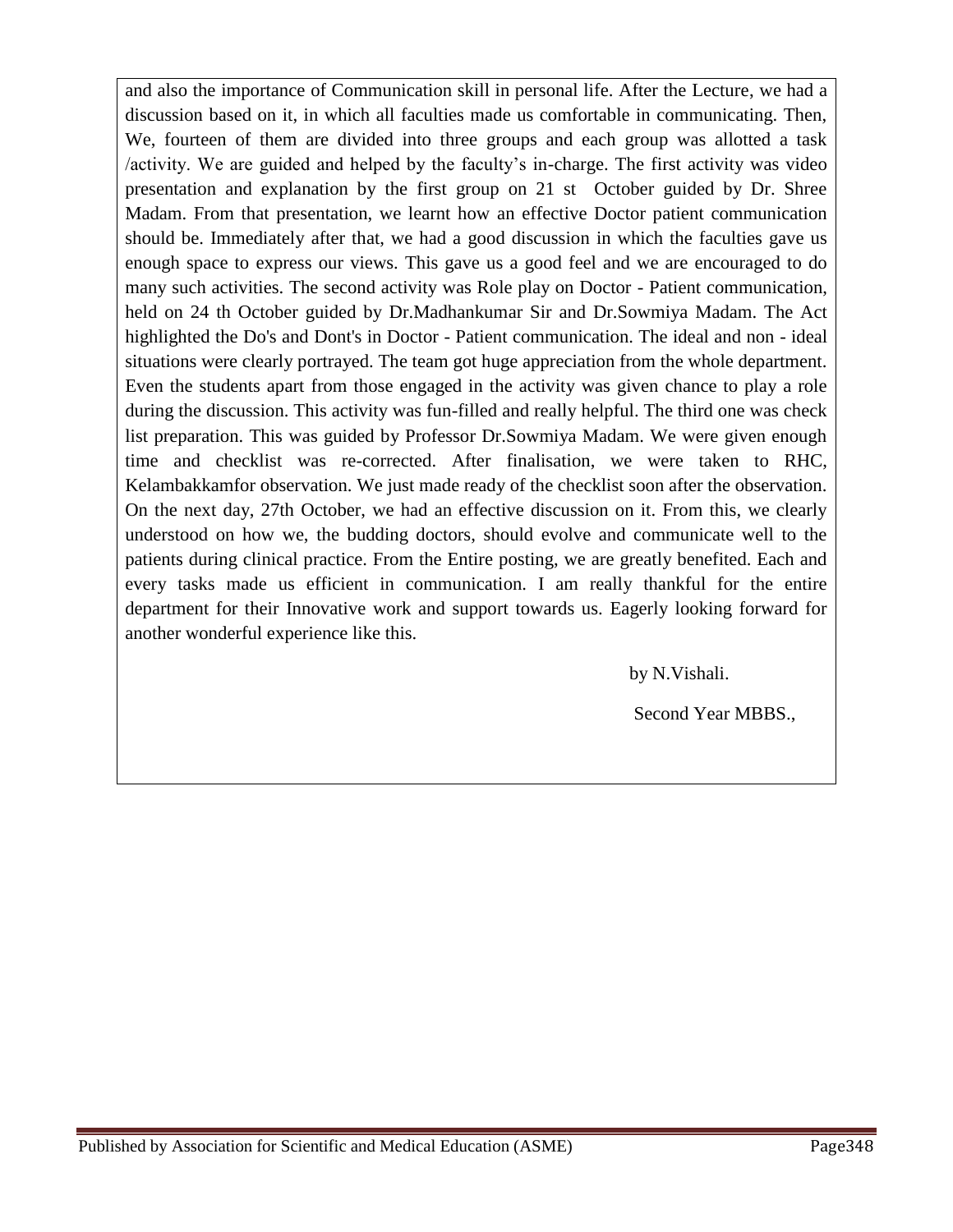#### **Fig 6:**



**By Retheeshwaran, Second year MBBS Student.**

#### Activity 5:

Small group discussion on doctor-patient relationship and communication

The students were grouped into 10 in number and each group was given a scenario on doctor

patient relation and communication and was asked to discuss on it. The groups were moderated by faculties who ensured good group dynamics and helped the groups in arriving at a solution for the various points focused in the discussion.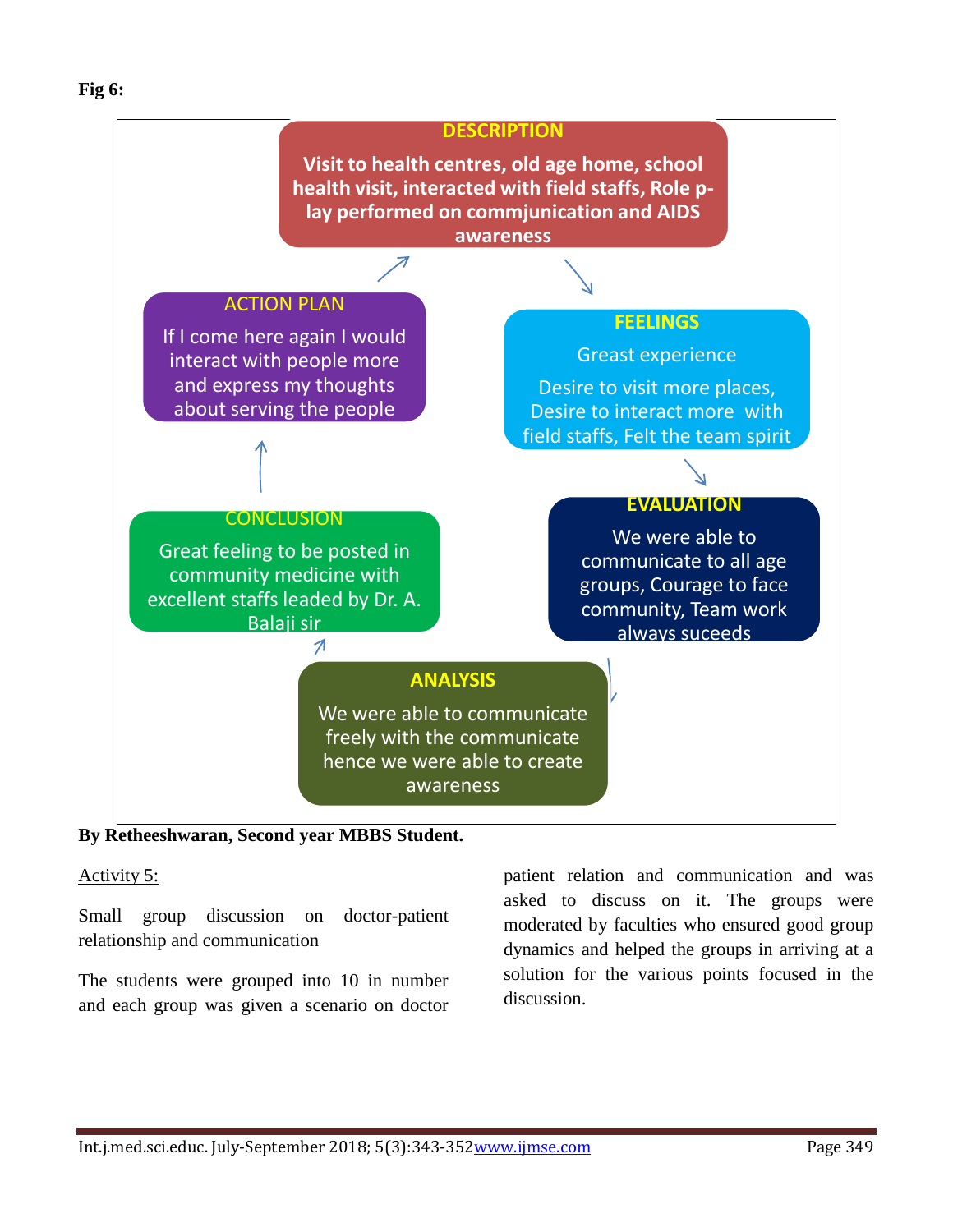#### **Figure 7: Small group discussion.**



#### Activity 6:

Tag along: This session was conducted with the aim of introducing students to health care systems and its functioning. The students were made to "Tag Along" with the members of the

health care team to observe the work and gain experience about their perspective. The students then came back to the department and gave an oral presentation on their newly acquired knowledge on health care system and functioning of the team member.

#### **Figure 8: Tag along session- After experience presentation.**



#### Activity 7

Force Field Analysis

It is an important decision making tool.

Systematic analysis of particular factors found in complex problems and on-going changes in health system.The topic was decided as

"Changes and challenges in health care system in India." The students were divided into two groups 7 per each group with a monitor in the middle.

What are the pros (factors for) and cons (factors against) of the changes and challenges in current health system? In view of improving the current system and to adapt ourselves.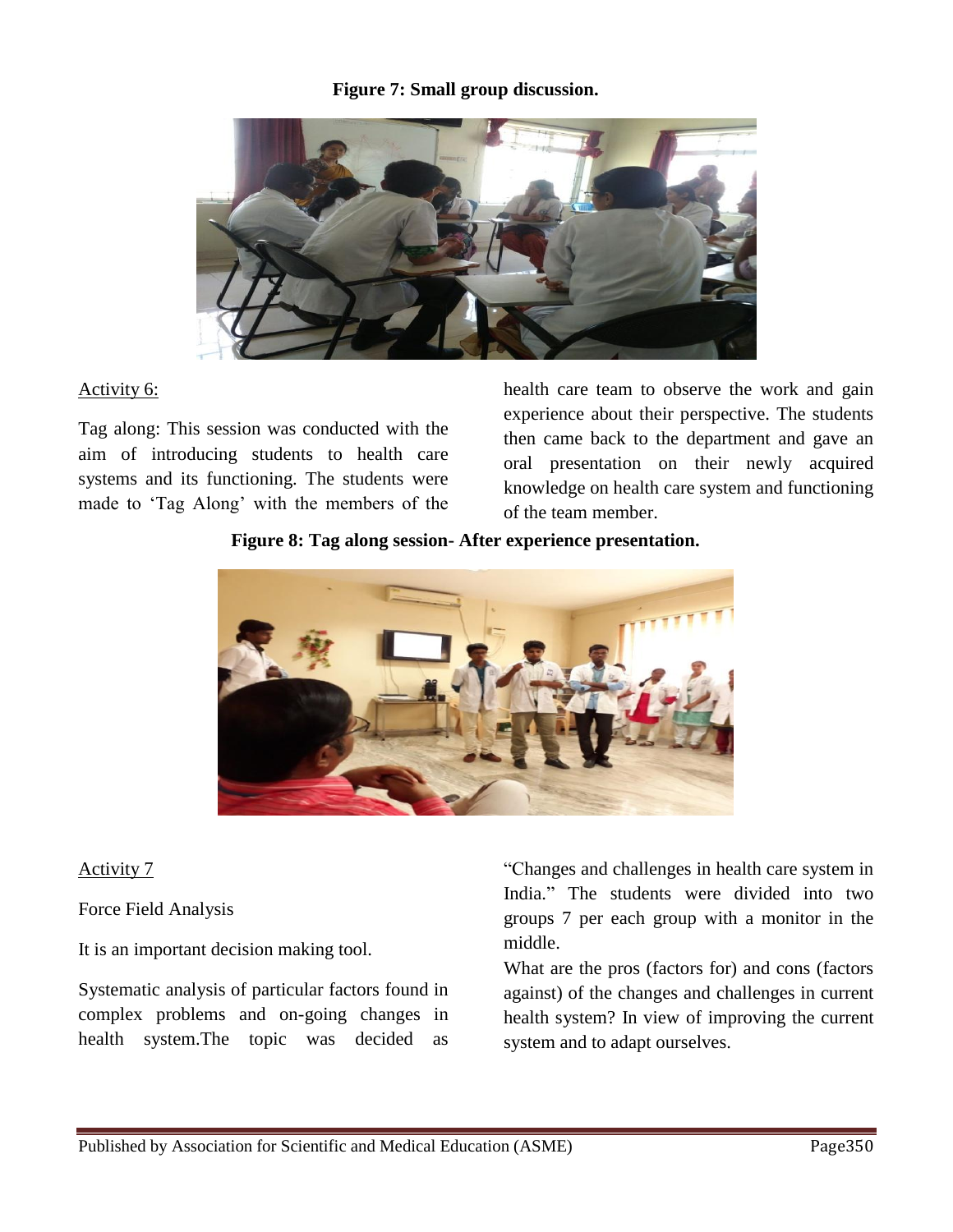#### Figure 9: Forced field analysis.



#### **CONCLUSION**

A medical education curriculum that fosters the students towards patient-centered care is the need for the hour. A patient-centered approach brings more patient satisfaction. Effective doctor patient communication is the key to patient satisfaction. Patient satisfaction is important to heal patients with chronic illness. Also communication between doctors and their-colleagues in hospitals is of vital importance. Effective communication benefits both the patient and the doctor. However knowledgeable the physician is, if he can"t communicate properly to the patients then he might not help the patient much.Having this in mind, Attitude and communication module was introduced in our college. It proved to be successful in fostering the importance of doctor patient relationship among the students. As this module was implemented in only a handful of students, the future implementation of this module should involve a larger number of students, this will ensure to mould the students to become an exemplary doctor who"s most important skill is the ability to communicate with patients and then heal them.

#### **REFERENCES**

- 1. Wong, S., & Lee, A. (2006). Communication skills and doctor patient relationship. Medical Bulletin, 11(3), 7-9.
- 2. Fochsen, Grethe, KirtiDeshpande, and Anna Thorson. "Power imbalance and consumerism in the doctor-patient relationship: health care providers' experiences of patient encounters in a rural district in India." Qualitative health research 16.9 (2006): 1236-1251.
- 3. deHaes H. Dilemmas in patient centeredness and shared decision making:a case for vulnerability. Patient EducCouns. 2006;62(3):291–8
- 4. Hall, Judith A., and Michael C. Dornan. "Patient sociodemographic characteristics as predictors of satisfaction with medical care: a meta-analysis." Social science & medicine 30.7 (1990): 811-818.
- 5. Buckman R. Basic How to break bad news: a guide for health-care professionals. In: Communication Skills. London: Papermac;1992. p. 32–53.